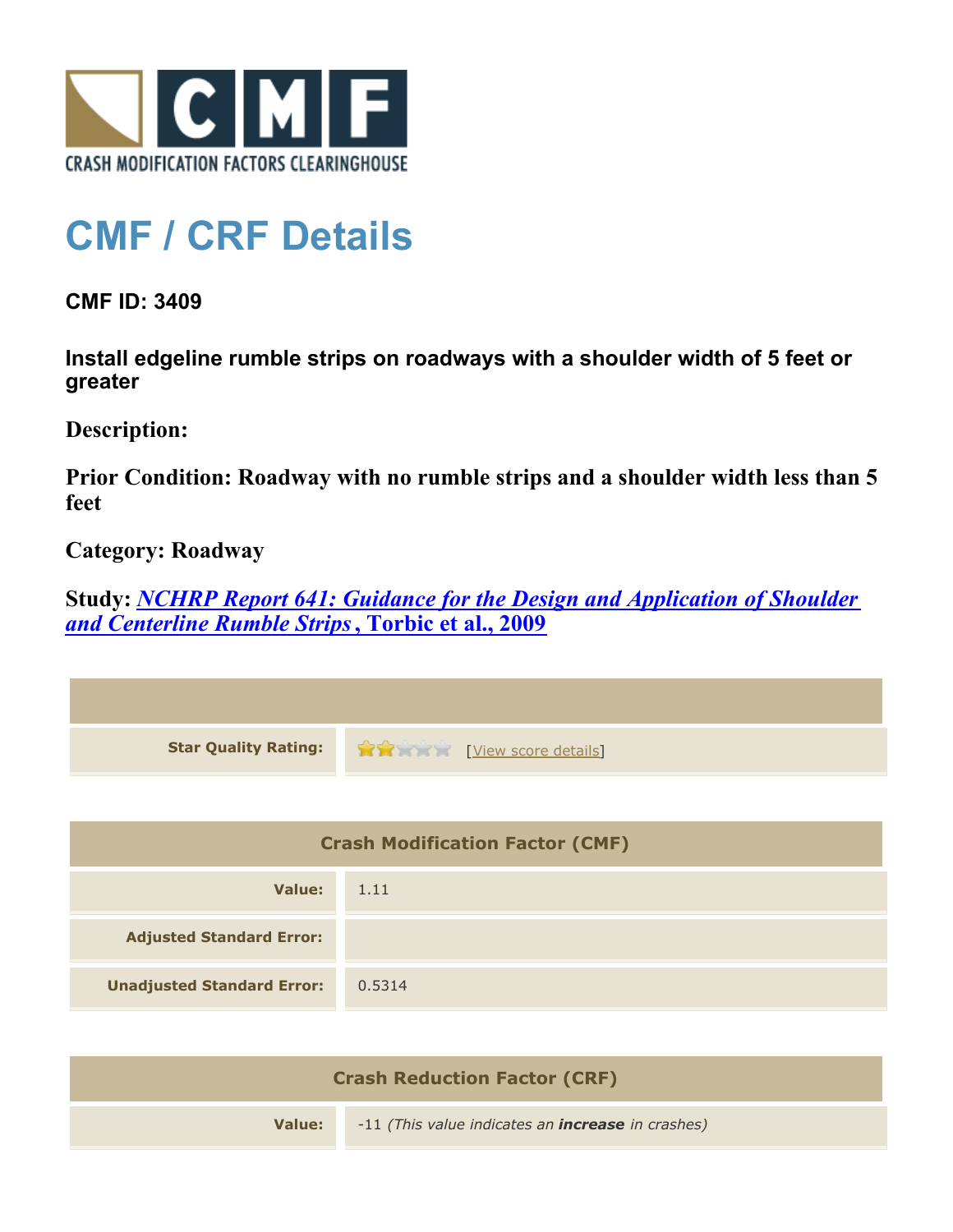**Adjusted Standard Error:**

**Unadjusted Standard Error:** 53.14

| <b>Applicability</b>                    |                                                                      |
|-----------------------------------------|----------------------------------------------------------------------|
| <b>Crash Type:</b>                      | Run off road                                                         |
| <b>Crash Severity:</b>                  | K (fatal), A (serious injury), B (minor injury), C (possible injury) |
| <b>Roadway Types:</b>                   | Not Specified                                                        |
| <b>Number of Lanes:</b>                 | $\overline{2}$                                                       |
| <b>Road Division Type:</b>              | Undivided                                                            |
| <b>Speed Limit:</b>                     |                                                                      |
| <b>Area Type:</b>                       | Rural                                                                |
| <b>Traffic Volume:</b>                  | 180 to 10386 Average Daily Traffic (ADT)                             |
| <b>Time of Day:</b>                     | All                                                                  |
| If countermeasure is intersection-based |                                                                      |
| <b>Intersection Type:</b>               |                                                                      |
| <b>Intersection Geometry:</b>           |                                                                      |
| <b>Traffic Control:</b>                 |                                                                      |
| <b>Major Road Traffic Volume:</b>       |                                                                      |
| <b>Minor Road Traffic Volume:</b>       |                                                                      |

| <b>Development Details</b>      |              |  |
|---------------------------------|--------------|--|
| <b>Date Range of Data Used:</b> | 1997 to 2005 |  |
| <b>Municipality:</b>            |              |  |